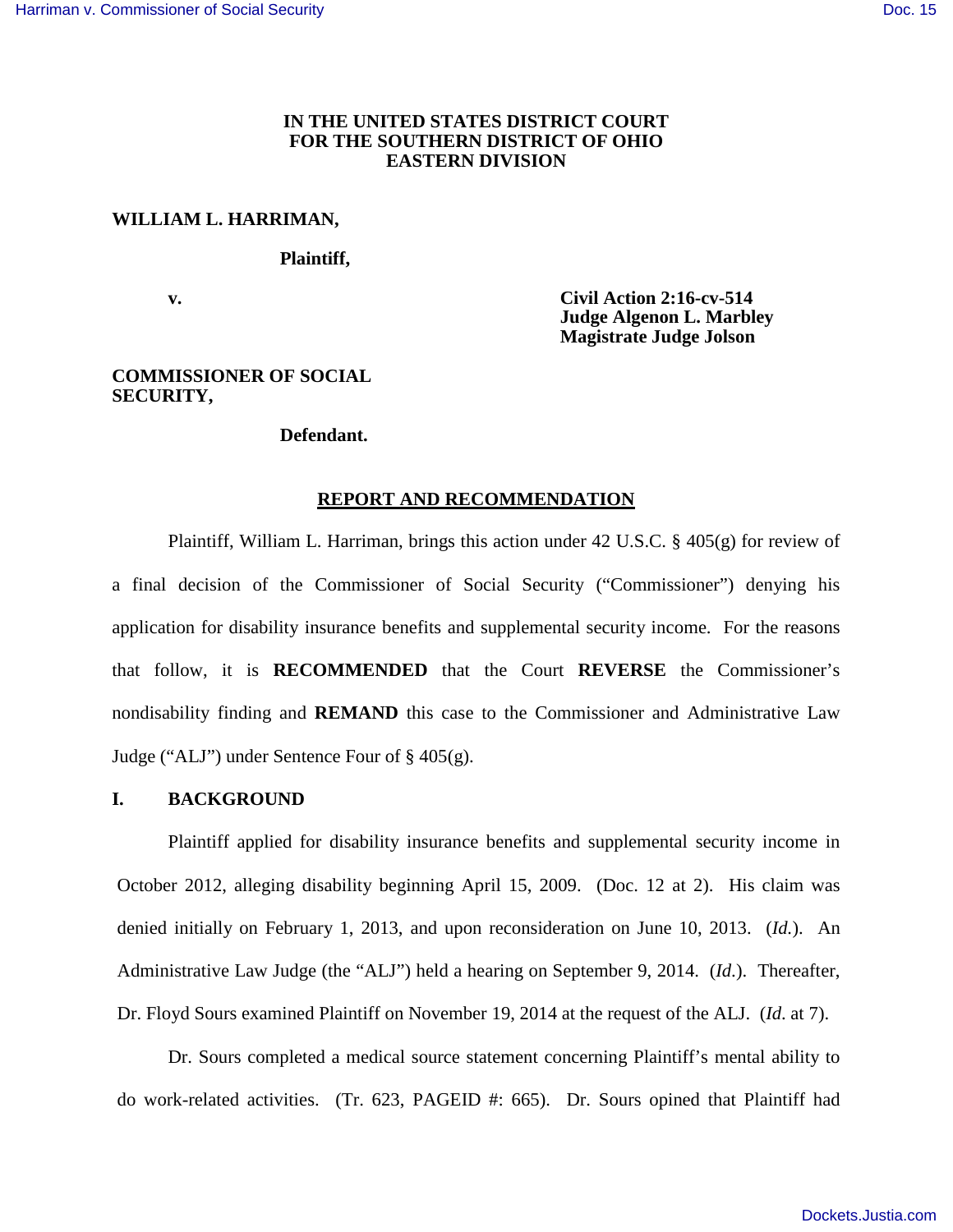moderate impairments in his ability to: make judgments on simple or complex work-related decisions; understand, remember, and execute complex instructions; and respond appropriately to usual work situations and to changes in a routine work setting. (Tr. 623–24, PAGEID #: 665– 66). He found these determinations supported by Plaintiff's memory problems and borderline intellect as reflected in past testing. (*Id*.).

Following Dr. Sours's completion of the medical source statement, Plaintiff's counsel requested that the ALJ send Dr. Sours interrogatories or, alternatively, a subpoena for crossexamination. (Doc. 12 at 5; Tr. 43, PAGEID #: 85). The ALJ explained his response to the request as follows:

I refused to send the interrogatory, as it was counsel's mental residual functional capacity form, which I found did not satisfy the requirements of HALLEX as a proper interrogatory. I informed counsel that I would entertain the subpoena request if they submitted that request in accordance with HALLEX. Counsel resubmitted the form, albeit with cosmetic changes, thus I again refused to send it out.

I held a conference on April 15, 2015, in which we discussed our positions on the interrogatory form. We also discussed the subpoena issue, which was basically withdrawn, as I would not allow them to pose those questions to the consultant.

(Tr. 43, PAGEID #: 85).

The ALJ denied benefits in a written decision on July 10, 2015. (*Id*.). Specifically, the ALJ found that Plaintiff meets the Social Security Act's special earnings requirements at all times relevant to the decision, and that he has not engaged in substantial gainful activity since the alleged onset date of April 15, 2009. (Tr. 46, PAGEID #: 88). The ALJ likewise determined that Plaintiff suffers from the severe impairments of seizure disorder, status-post traumatic brain injury, obstructive sleep apnea, anxiety-related and affective disorders, attention deficit disorder, cognitive disorder, and alcohol use disorder in questionable early remission, but he does not have an impairment or combination of impairments that meets or equals a listed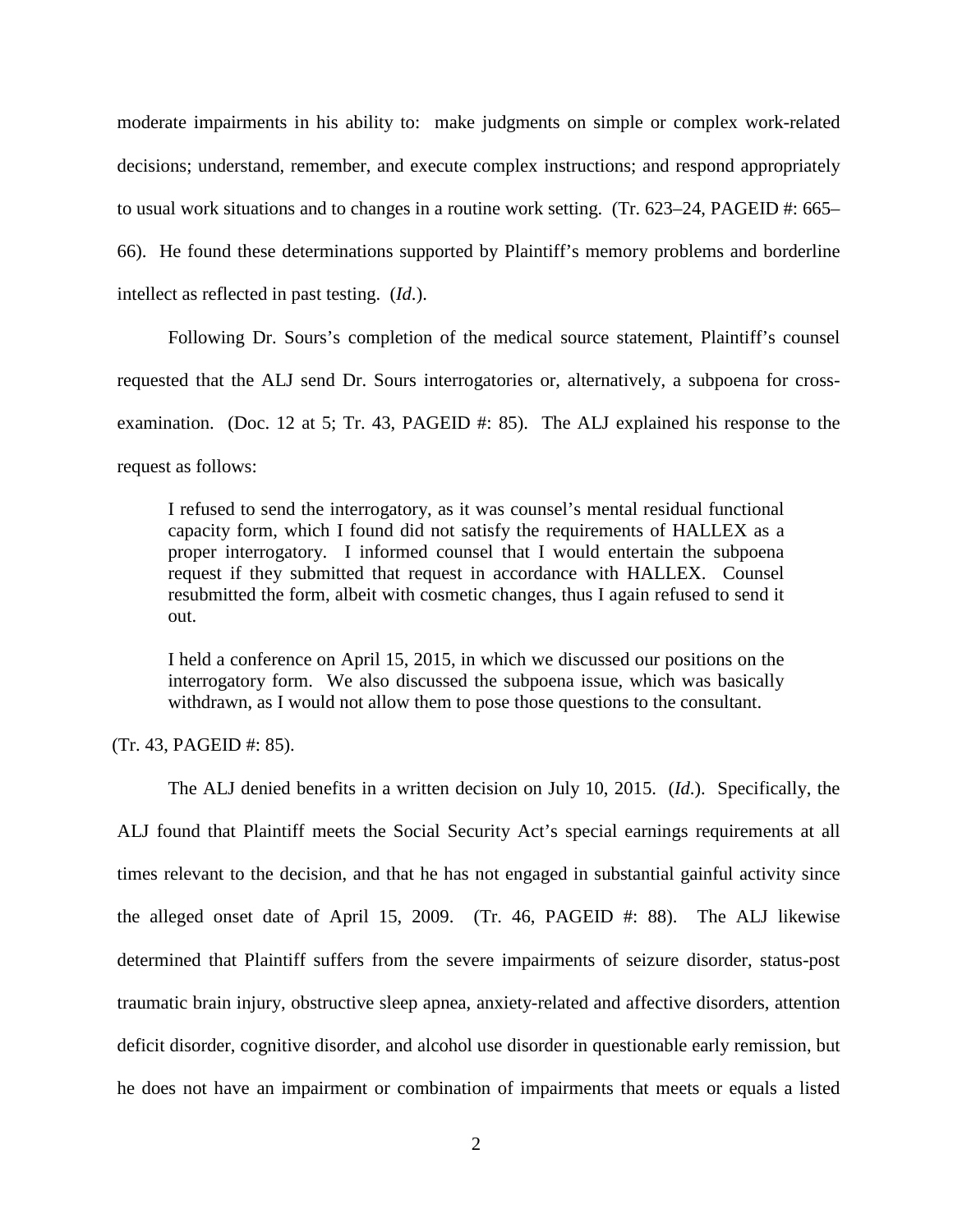impairment. (Tr. 46–50, PAGEID #: 88–92). The ALJ determined Plaintiff has the RFC to:

perform a full range of work at all exertional levels but with the following nonexertional limitations: he cannot climb ladders, ropes, or scaffolds or work around hazards, such as unprotected heights or dangerous machinery. He cannot engage in commercial driving activities. Mentally, the claimant can perform simple, repetitive tasks in a relatively static environment where there are infrequent changes in duties or processes not involving more than occasional contact with others, strict production quotas, or a fast assembly-line pace.

### (Tr. 51, PAGEID #: 93).

The ALJ looked to the hearing testimony of the vocational expert and determined that Plaintiff is incapable of performing past relevant work. (Tr. 57, PAGEID #: 99). However, he found that there are other jobs in the national economy that Plaintiff is able to perform, considering Plaintiff's RFC and the relevant vocational factors. (*Id*.). Based upon the foregoing, the ALJ determined that Plaintiff has not been under a disability as defined in the Social Security Act from April 15, 2009 through the date of the decision, and the ALJ denied benefits. (Tr. 58– 59, PAGEID #: 100–101).

The ALJ's decision became final when the Appeals Council denied review on April 12, 2016. (Doc. 12 at 2). Plaintiff filed this case on June 8, 2016 (Doc. 1), and the Commissioner filed the administrative record on August 15, 2016 (Doc. 9). Plaintiff filed a Statement of Specific Errors on October 8, 2016 (Doc. 12), and the Commissioner responded on November 23, 2016 (Doc. 13). Plaintiff replied on December 7, 2017 (Doc. 14).

## **II. STANDARD OF REVIEW**

Under 42 U.S.C. § 405(g), "[t]he findings of the [Commissioner] as to any fact, if supported by substantial evidence, shall be conclusive. . . ." "[S]ubstantial evidence is defined as 'more than a scintilla of evidence but less than a preponderance; it is such relevant evidence as a reasonable mind might accept as adequate to support a conclusion.'" *Rogers v. Comm'r of Soc.*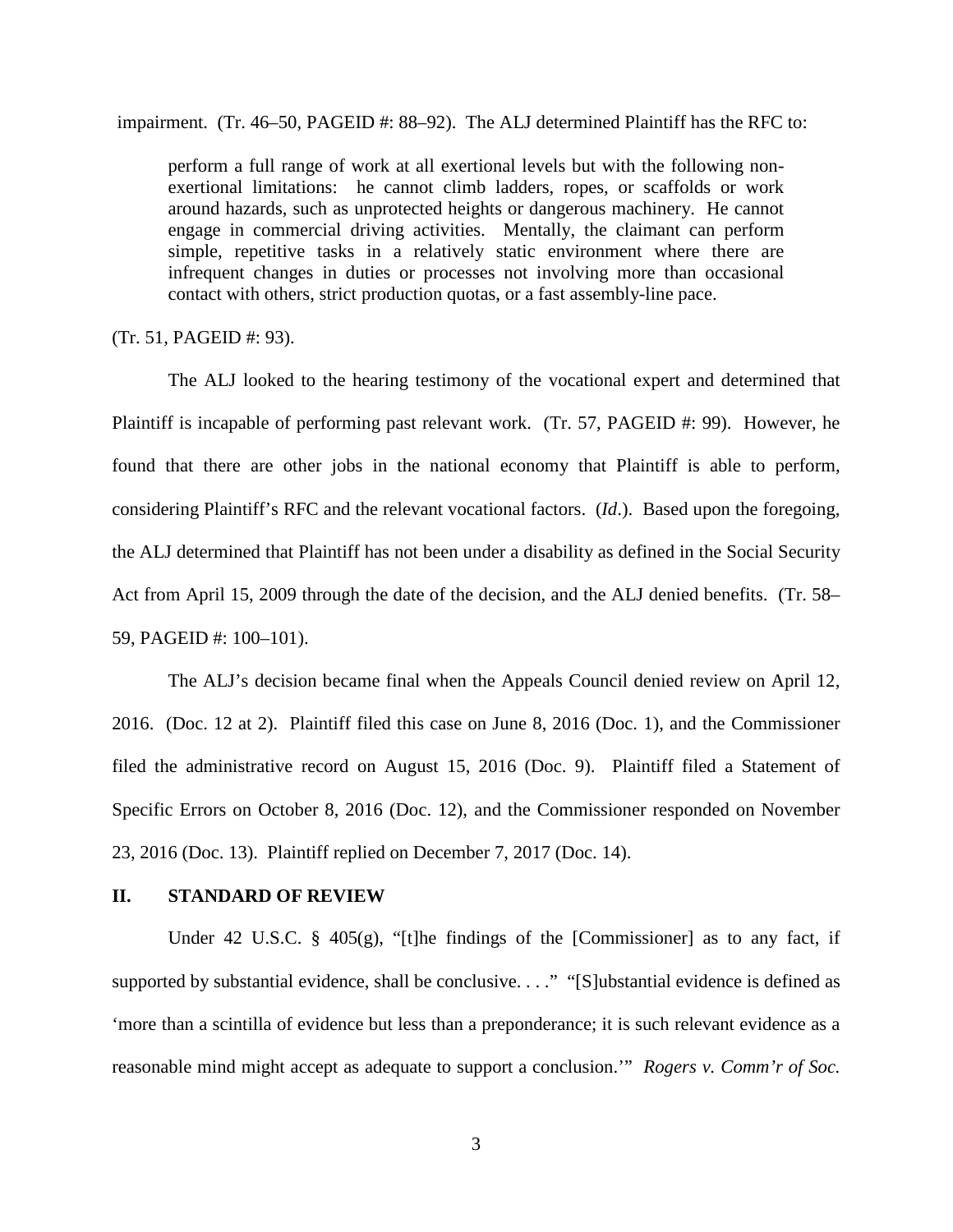*Sec.*, 486 F.3d 234, 241 (6th Cir. 2007) (quoting *Cutlip v. Sec'y of HHS*, 25 F.3d 284, 286 (6th Cir. 1994)). The Commissioner's findings of fact must also be based upon the record as a whole. *Harris v. Heckler*, 756 F.2d 431, 435 (6th Cir. 1985). To that end, the Court must "take into account whatever in the record fairly detracts from [the] weight" of the Commissioner's decision. *Rhodes v. Comm'r of Soc. Sec.*, No. 2:13-cv-1147, 2015 WL 4881574, at \*2 (S.D. Ohio Aug. 17, 2015).

Even if the ALJ's decision satisfies the substantial evidence standard, "a decision of the Commissioner will not be upheld where the SSA fails to follow its own regulations and where that error prejudices a claimant on the merits or deprives the claimant of a substantial right." *Rabbers v. Comm'r of Soc. Sec.*, 582 F.3d 647, 651 (6th Cir. 2009) (quoting *Bowen v. Comm'r of Soc. Sec*., 478 F.3d 742, 746 (6th Cir. 2007)). "An ALJ's failure to follow agency rules and regulations 'denotes a lack of substantial evidence, even where the conclusion of the ALJ may be justified based upon the record.'" *Cole v. Astrue*, 661 F.3d 931, 937 (6th Cir. 2011) (quoting *Blakely v. Comm'r of Soc. Sec.*, 581 F.3d 399, 407 (6th Cir. 2009)).

### **III. DISCUSSION**

In his Statement of Specific Errors, Plaintiff argues that the ALJ denied him due process rights by failing to fully and fairly develop the record. (Doc. 12 at 7). Plaintiff likewise claims that the ALJ failed to properly evaluate the mental health opinion of record.

### **A. The ALJ's Development of the Record**

HALLEX I-2-5-42B provides guidance on the ALJ's preparation of interrogatories. It provides, in pertinent part, that the ALJ must phrase each question in a way that will not direct or suggest any specific conclusion, but will elicit a clear and complete response that will, as much as possible, be expressed in terms the claimant will understand. *Id*. Here, the ALJ found that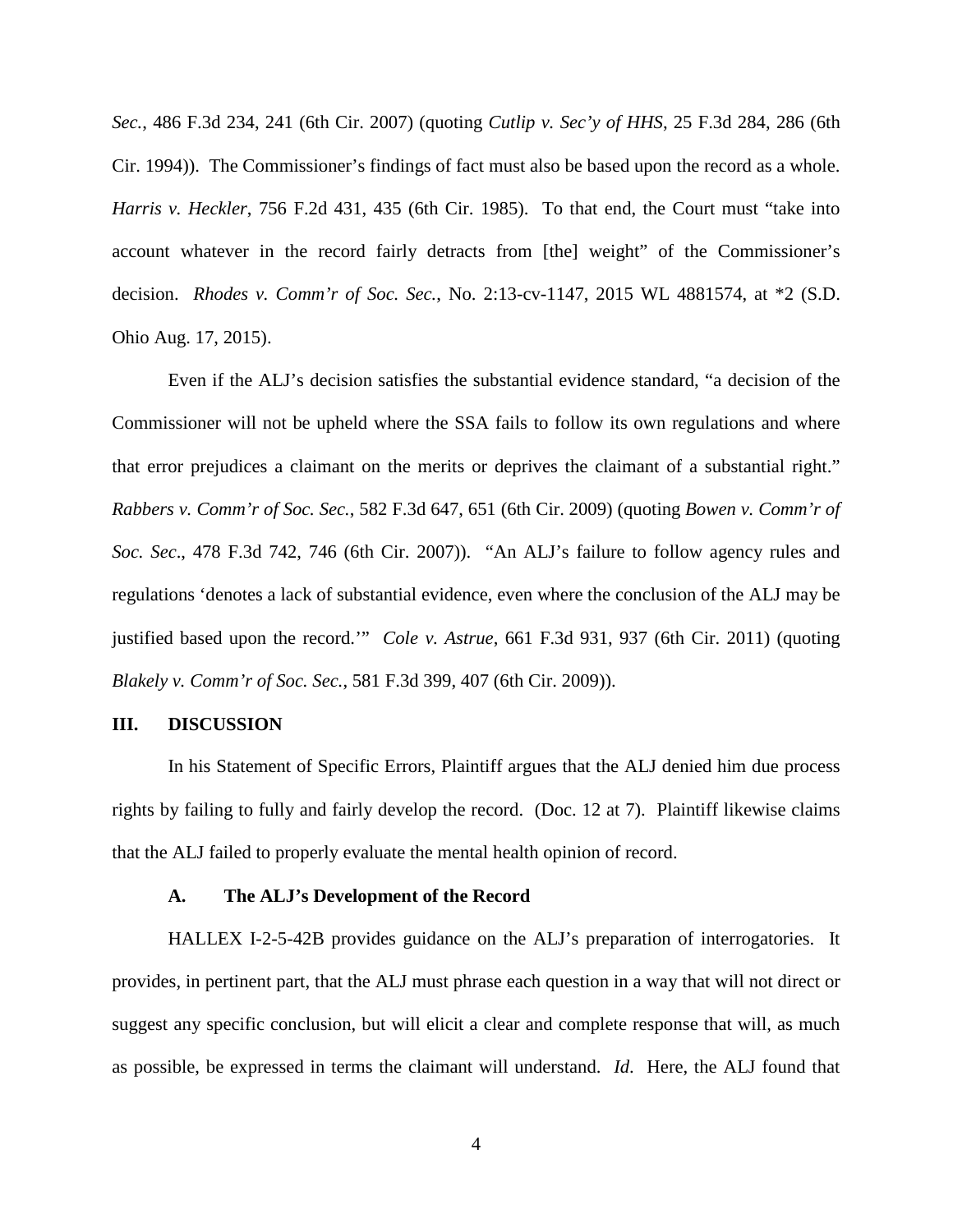Plaintiff's proposed interrogatories suggested a specific conclusion to the extent that they "failed to identify any limitation between no restriction and a restriction that would put the individual off-task at least 10 percent (mild), which generally corresponds to finding of disability." (Tr. 44, PAGEID #: 86). On this basis, the ALJ found that the interrogatories "violated the principles set out in HALLEX," and refused to send them to Dr. Sours. (*Id*.). The ALJ also characterized the interrogatories as Plaintiff's own version of a medical source statement, stating that the questions posed were "in some respects, already asked and answered." (*Id*.).

Plaintiff disagrees and states that the "submitted interrogatories actually define 'mild' as an inability in an area '*less than* 10% of the work day or work week.'" (Doc. 12 at 5 (emphasis in original) (citing Tr. 402, PAGEID #: 444)). Plaintiff argues that the ALJ improperly refused to send the interrogatories based on his mistaken belief that only two answers could result—a finding of no mental health limitations or limitations that necessarily result in a finding of disability. (*Id*. at 7). Further, to the extent that the ALJ considered the interrogatories asked and answered, Plaintiff's counsel explained that he was requesting the information to "address issues physically not otherwise covered by the consultant in his narrative report or his assessment dated November 22, 2014." (Tr. 418, PAGEID #: 460). Plaintiff acknowledges that it is in the ALJ's discretion whether to allow interrogatories but argues that, "when the ALJ utilizes that discretion and determines that interrogatories will not be presented to a witness, that determination must enjoy the support of substantial evidence." (Doc. 14 at 2).

This Court agrees with Plaintiff. Interrogatories, like cross-examination, allow a plaintiff "the opportunity present all of his evidence and to confront the evidence against him." *Flatford v. Chater*, 93 F.3d 1296, 1306–1307 (6th Cir. 1996); *see also Hibbard v. Colvin*, No. CIV.A. 13- 165-DLB, 2014 WL 349379, at \*3 (E.D. Ky. Jan. 31, 2014) (noting that, due to the non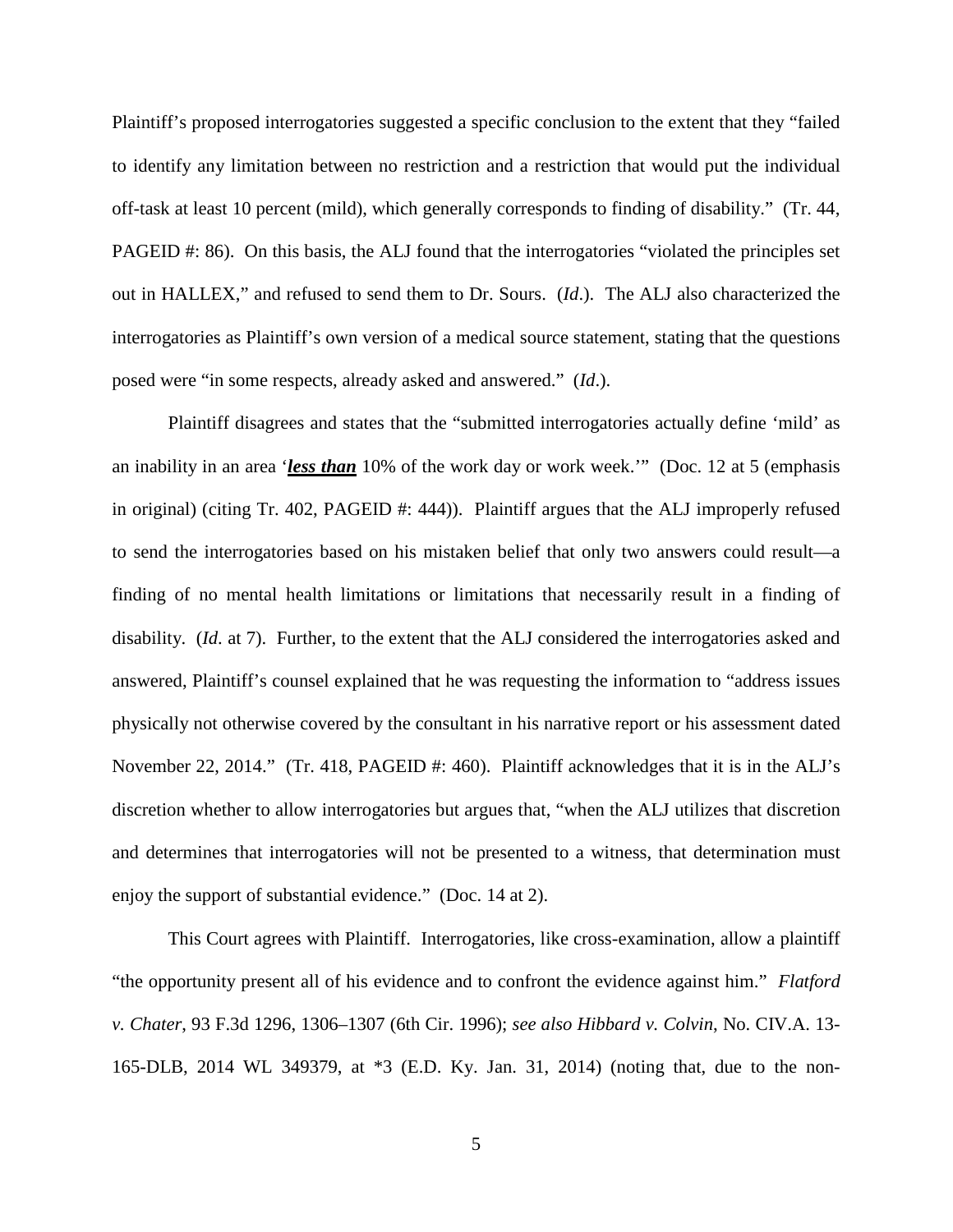adversarial nature of social security cases, interrogatories may often "provide a meaningful opportunity for a disability claimant to confront evidence he believes to be adverse to his claim"). Consequently, if the ALJ improperly denies a plaintiff the opportunity to confront the evidence against him, substantial evidence may not support the decision. *See Rahe v. Astrue*, 840 F. Supp. 2d 1119, 1138 (N.D. Iowa 2011); *see also Quattlebaum v. Comm'r of Soc. Sec.*, 850 F. Supp. 2d 763, 781 (S.D. Ohio 2011) (finding, *inter alia*, the ALJ's failure to follow-up with interrogatories left the Court without a basis for meaningful judicial review).

In this case, whether the interrogatories allow for the identification of any limitation between no restriction and a restriction that would put the individual off-task at least 10 percent of the time is relevant because, at the September 2014 hearing, the vocational expert testified that an individual off-task 10 percent of the time would be unable to sustain full-time employment. (Tr. 127, PAGEID #: 169). However, the vocational expert also testified that "most employers expect one to be on task or productive 90 to 95 percent of the time." (*Id*.). Thus, according to the vocational expert's testimony, if an individual were off-task less than 10% of the time, that individual would not be precluded from full-time employment. (*Id*.). Based on these circumstances, the Court finds that the ALJ failed to fully develop the record, and his decision should be reversed. *See Lashley v. Sec. of Health and Human Servs*., 708 F.2d 1048, 1052 (6th Cir. 1983).

#### **B. The ALJ's Evaluation of Plaintiff's Mental Health Record**

The Court's decision to recommend reversal and remand on the first assignment of error alleviates the need for analysis on Plaintiff's second assignment of error. Nevertheless, if the recommendation is adopted, the ALJ may consider Plaintiff's remaining assignment of error on remand if appropriate.